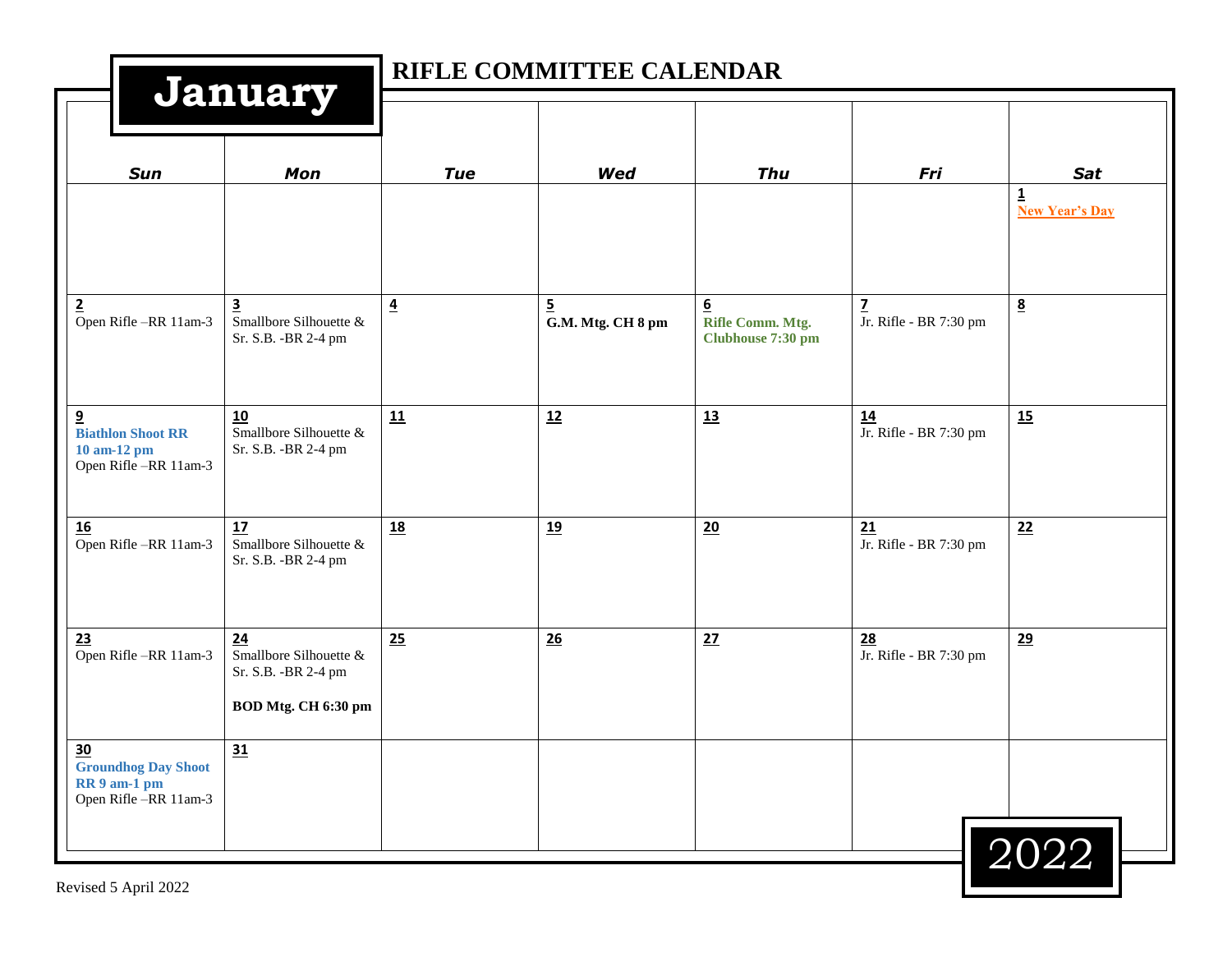|                                                                      | RIFLE COMMITTEE CALENDAR<br>February                                        |                          |                                     |                                                                  |                                          |                                              |
|----------------------------------------------------------------------|-----------------------------------------------------------------------------|--------------------------|-------------------------------------|------------------------------------------------------------------|------------------------------------------|----------------------------------------------|
| Sun                                                                  | Mon                                                                         | <b>Tue</b>               | Wed                                 | <b>Thu</b>                                                       | Fri                                      | <b>Sat</b>                                   |
|                                                                      |                                                                             | $\underline{\mathbf{1}}$ | $\overline{2}$<br>G.M. Mtg. CH 8 pm | $\overline{\mathbf{3}}$<br>Rifle Comm. Mtg.<br>Clubhouse 7:30 pm | $\overline{4}$<br>Jr. Rifle - BR 7:30 pm | $\overline{\mathbf{5}}$                      |
| $\underline{6}$<br>Open Rifle-RR 11am-3                              | 7<br>Smallbore Silhouette $\&$<br>Sr. S.B. - BR 2-4 pm                      | 8                        | 9                                   | 10                                                               | 11<br>Jr. Rifle - BR 7:30 pm             | 12                                           |
| 13<br>Open Rifle-RR 11am-3                                           | 14<br>Smallbore Silhouette &<br>Sr. S.B. - BR 2-4 pm                        | 15                       | 16                                  | 17                                                               | 18<br>Jr. Rifle - BR 7:30 pm             | 19                                           |
| 20<br><b>Poker Shoot RR</b><br>10 am-12 pm<br>Open Rifle-RR 11am-3   | 21<br>Smallbore Silhouette &<br>Sr. S.B. - BR 2-4 pm                        | 22                       | 23                                  | 24                                                               | 25<br>Jr. Rifle - BR 7:30 pm             | 26<br>Junior Rifle Match<br>$BR - 8am - 5pm$ |
| 27<br>Open Rifle-RR 11am-3<br>Junior Rifle Match<br>$BR - 8am - 5pm$ | 28<br>Smallbore Silhouette &<br>Sr. S.B. - BR 2-4 pm<br>BOD Mtg. CH 6:30 pm |                          |                                     |                                                                  |                                          |                                              |
|                                                                      |                                                                             |                          |                                     |                                                                  |                                          | 2022                                         |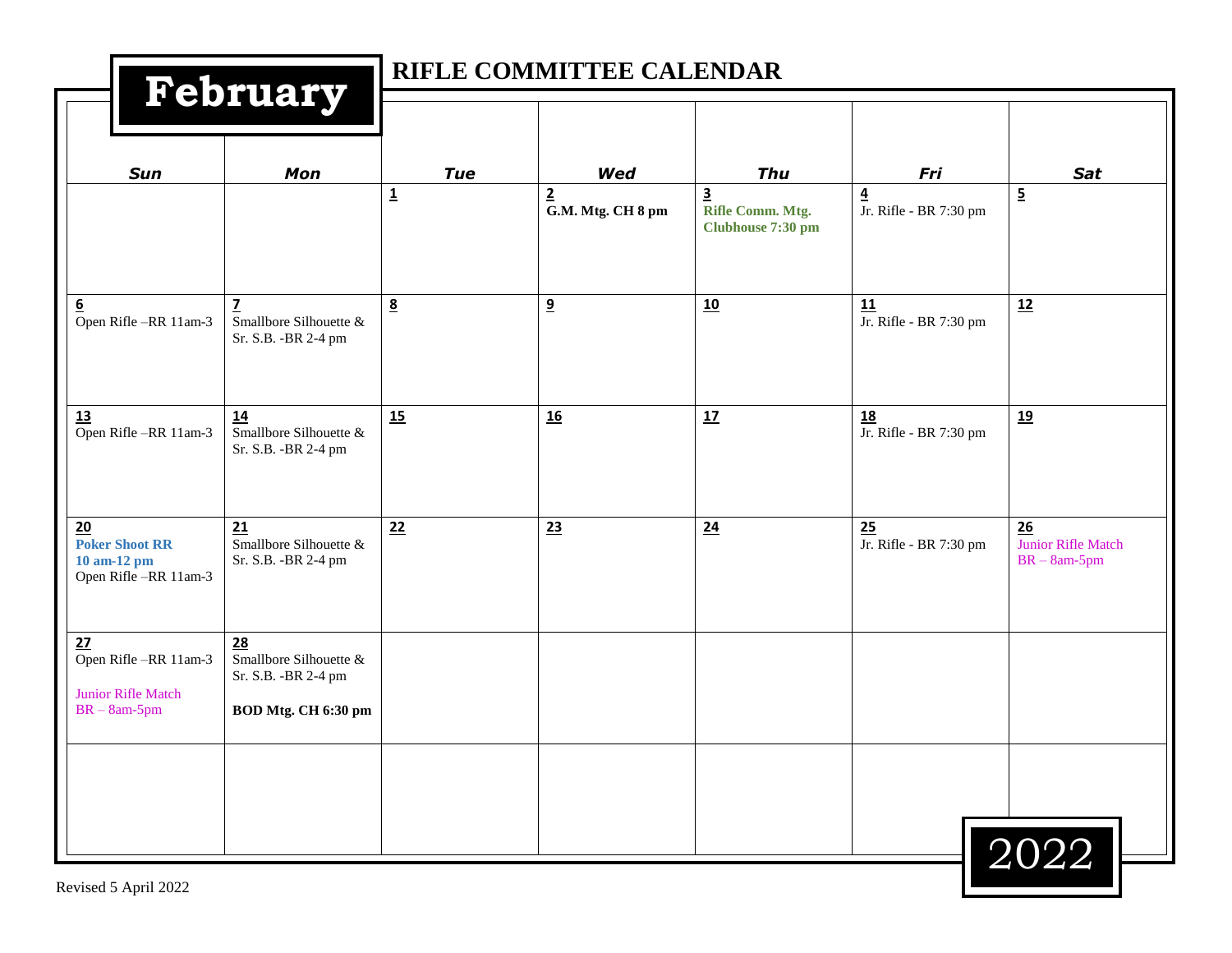| <b>March</b>                                                                                                |                                                                             |                                       | RIFLE COMMITTEE CALENDAR                   |                                                                                |                                                          |                              |
|-------------------------------------------------------------------------------------------------------------|-----------------------------------------------------------------------------|---------------------------------------|--------------------------------------------|--------------------------------------------------------------------------------|----------------------------------------------------------|------------------------------|
|                                                                                                             |                                                                             |                                       |                                            |                                                                                |                                                          |                              |
| Sun                                                                                                         | Mon                                                                         | <b>Tue</b><br>$\overline{\mathbf{1}}$ | Wed<br>$\overline{2}$<br>G.M. Mtg. CH 8 pm | <b>Thu</b><br>$\overline{\mathbf{3}}$<br>Rifle Comm. Mtg.<br>Clubhouse 7:30 pm | Fri<br>$\overline{\mathbf{4}}$<br>Jr. Rifle - BR 7:30 pm | <b>Sat</b><br>$\overline{5}$ |
| <u>6</u><br>Open Rifle-RR 11am-3                                                                            | 7<br>Smallbore Silhouette $\&$<br>Sr. S.B. - BR 2-4 pm                      | $8\overline{6}$                       | 9                                          | 10                                                                             | 11<br>Jr. Rifle - BR 7:30 pm                             | 12                           |
| 13<br><b>Fred Wallwork</b><br><b>Memorial Potato Shoot</b><br><b>RR</b> 10 am-12 pm<br>Open Rifle-RR 11am-3 | 14<br>Smallbore Silhouette &<br>Sr. S.B. - BR 2-4 pm                        | 15                                    | 16                                         | 17                                                                             | $\underline{18}$<br>Jr. Rifle - BR 7:30 pm               | 19                           |
| 20<br>Open Rifle-RR 11am-3                                                                                  | 21<br>Smallbore Silhouette &<br>Sr. S.B. - BR 2-4 pm                        | 22                                    | 23                                         | $\underline{24}$                                                               | $\frac{25}{\text{Jr. Rifle}}$ - BR 7:30 pm               | 26                           |
| 27<br>Open Rifle-RR 11am-3                                                                                  | 28<br>Smallbore Silhouette &<br>Sr. S.B. - BR 2-4 pm<br>BOD Mtg. CH 6:30 pm | 29                                    | 30                                         | 31                                                                             |                                                          |                              |
|                                                                                                             |                                                                             |                                       |                                            |                                                                                |                                                          | 2022                         |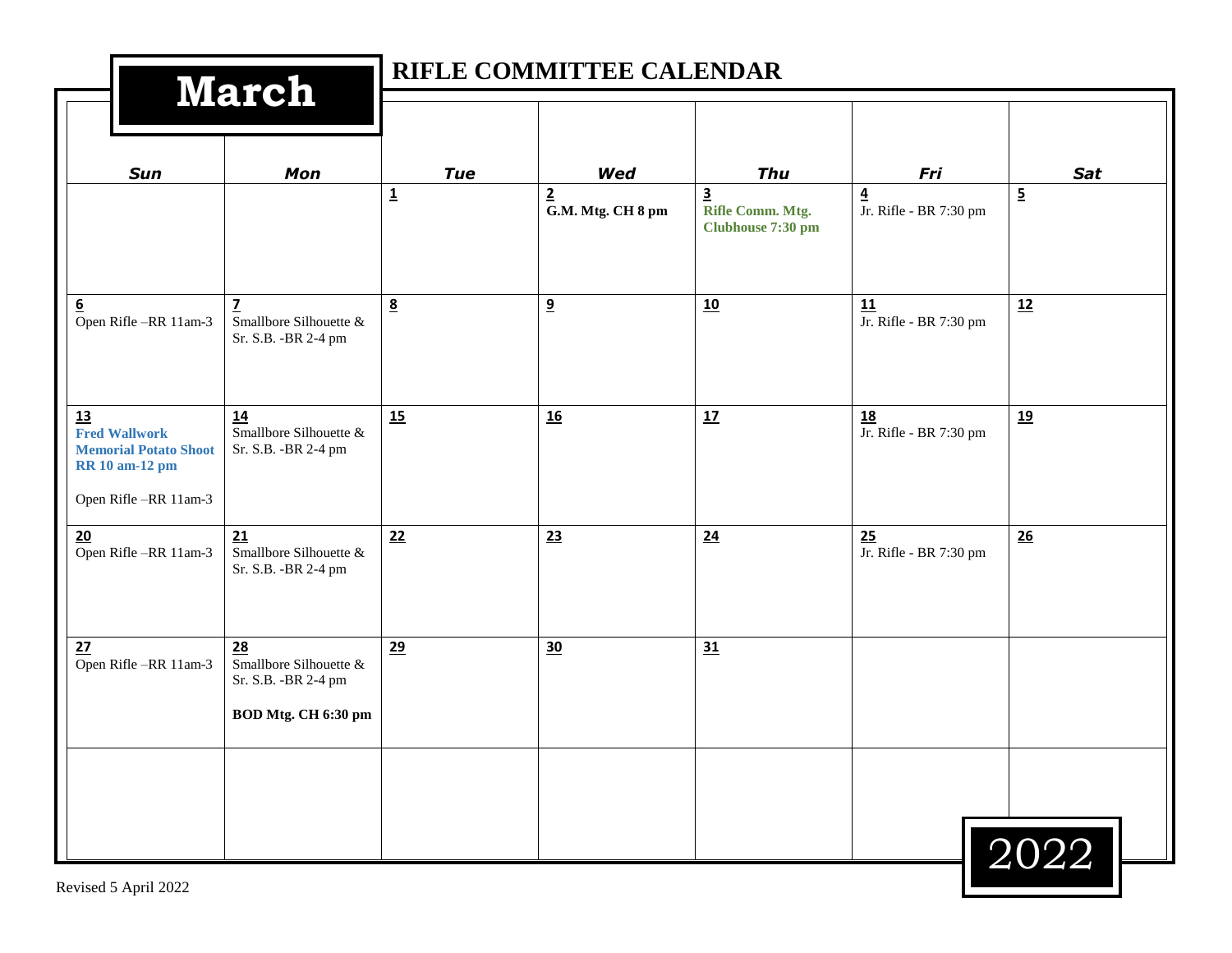|                                                                                                  | <b>April</b>                                                                |                            | RIFLE COMMITTEE CALENDAR              |                                                                                                                    |                                                                                                                    |                                                                                             |
|--------------------------------------------------------------------------------------------------|-----------------------------------------------------------------------------|----------------------------|---------------------------------------|--------------------------------------------------------------------------------------------------------------------|--------------------------------------------------------------------------------------------------------------------|---------------------------------------------------------------------------------------------|
| <b>Sun</b>                                                                                       | Mon                                                                         | <b>Tue</b>                 | Wed                                   | <b>Thu</b>                                                                                                         | Fri                                                                                                                | <b>Sat</b>                                                                                  |
|                                                                                                  |                                                                             |                            |                                       |                                                                                                                    | 1<br>Jr. Rifle - BR 7:30 pm<br>& RR 6 pm                                                                           | $\overline{2}$                                                                              |
| $\overline{\mathbf{3}}$<br>Open Rifle-RR 11am-3                                                  | $\overline{4}$<br>Smallbore Silhouette &<br>Sr. S.B. - BR 2-4 pm            | $\overline{5}$             | $6 \overline{6}$<br>G.M. Mtg. CH 8 pm | $\mathbf{Z}$<br>Rifle Comm. Mtg.<br>Clubhouse 7:30 pm<br><b>RO</b> Refresher after the<br><b>Committee Meeting</b> | 8<br>Jr. Rifle - BR 7:30 pm<br>& RR 6 pm                                                                           | 9<br><b>Hunter Education</b><br>Class BR $\sim$ 8 am-4 pm                                   |
| $\underline{10}$<br><b>Hunter Education</b><br>Class BR $\sim 8$ am-4 pm<br>Open Rifle-RR 11am-3 | 11<br>Smallbore Silhouette &<br>Sr. S.B. - BR 2-4 pm                        | 12                         | 13                                    | 14                                                                                                                 | 15<br><b>Good Friday</b>                                                                                           | 16<br><b>Easter Egg Shoot</b><br>RR 9 am                                                    |
| $\underline{\mathbf{17}}$<br><b>Easter</b>                                                       | <b>18</b><br>Smallbore Silhouette &<br>Sr. S.B. - BR 2-4 pm                 | 19<br><b>Patriot's Day</b> | 20                                    | 21                                                                                                                 | 22<br>Jr. Rifle - BR 7:30 pm<br>& RR 6 pm                                                                          | 23<br>Rifle Workbee<br>RR 9 am<br>Marine Corps League<br>Shoot 1 pm                         |
| 24<br>Open Rifle-RR 11am-3<br><b>RO</b> Orientation RR<br>3 pm                                   | 25<br>Smallbore Silhouette &<br>Sr. S.B. - BR 2-4 pm<br>BOD Mtg. CH 6:30 pm | 26                         | 27                                    | 28                                                                                                                 | 29<br>Jr. Rifle - BR 7:30 pm<br>& RR 6 pm<br><b>CMP</b> Service Rifle<br><b>Clinic Class</b><br>CH 6:30 pm-9:30 pm | 30<br><b>CMP Service Rifle</b><br>Class CH 8 am-Noon<br><b>Clinic Match</b><br>RR 1 pm-6 pm |
| Revised 5 April 2022                                                                             |                                                                             |                            |                                       |                                                                                                                    |                                                                                                                    | 2022                                                                                        |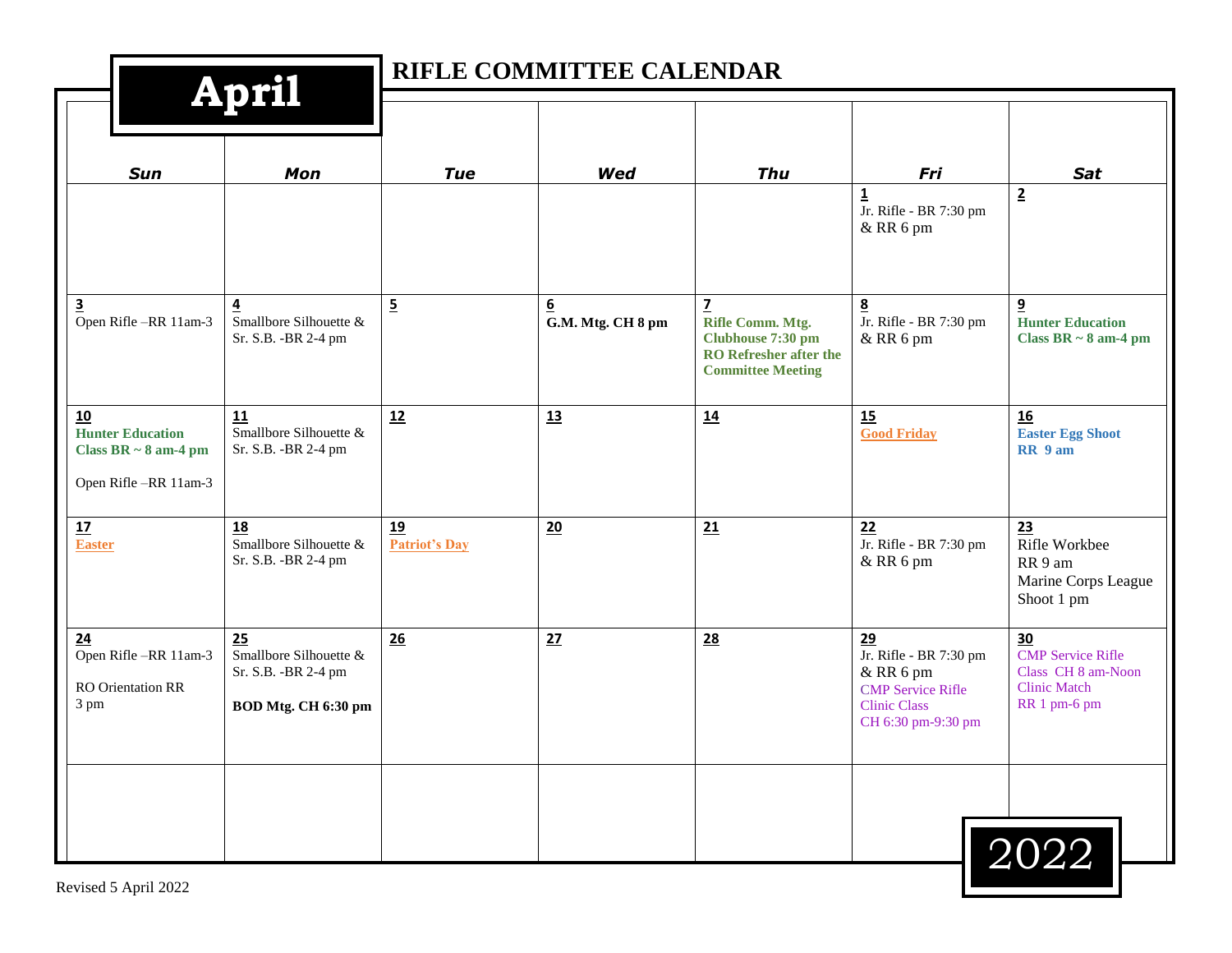| <b>May</b>                                                                              |                                                                            |                                                                                       | RIFLE COMMITTEE CALENDAR                          |                                                                                                |                                                                                                                                        |                                                                                                                       |
|-----------------------------------------------------------------------------------------|----------------------------------------------------------------------------|---------------------------------------------------------------------------------------|---------------------------------------------------|------------------------------------------------------------------------------------------------|----------------------------------------------------------------------------------------------------------------------------------------|-----------------------------------------------------------------------------------------------------------------------|
|                                                                                         |                                                                            |                                                                                       |                                                   |                                                                                                |                                                                                                                                        |                                                                                                                       |
| <b>Sun</b><br><u>1</u><br>Sporting Rifle-RR<br>$9-11$ am<br>Open Rifle-RR<br>11 am-4 pm | <b>Mon</b><br>$\overline{2}$<br><b>B.P.</b> Cartridge<br>$RR \sim 5:30$ pm | <b>Tue</b><br>$\overline{\mathbf{3}}$<br>Smallbore Silhouette &<br>Sr. S.B. - RR 5 pm | Wed<br>Service Rifle-RR 6 pm<br>G.M. Mtg. CH 8 pm | <b>Thu</b><br>$\overline{5}$<br>Sport. Rifle -RR 6 pm<br>Rifle Comm. Mtg.<br>Clubhouse 7:30 pm | Fri<br>$\underline{6}$<br>Serv. Rifle -RR<br>8:30 -10:30 am<br>Sporting Rifle RR<br>10:30-12 pm<br>Jr. Rifle - BR 6:30 pm<br>& RR 6 pm | <b>Sat</b><br>$\overline{z}$<br>Serv. Rifle -RR 9am-11<br>Open Rifle -RR 11am-4<br>Smallbore Silhouette<br>RR 4:30 pm |
| $\underline{8}$<br><b>Mother's Day</b><br><b>Rifle Closed</b>                           | $\overline{\mathbf{a}}$<br><b>B.P.</b> Cartridge<br>$RR \sim 5:30$ pm      | 10<br>Smallbore Silhouette &<br>Sr. S.B. - RR 5 pm                                    | 11<br>Service Rifle-RR 6 pm                       | 12<br>Sport. Rifle-RR 6 pm                                                                     | 13<br>Serv. Rifle -RR<br>8:30 -10:30 am<br>Sporting Rifle RR<br>10:30-12 pm<br>Jr. Rifle - BR 6:30 pm<br>& RR 6 pm                     | 14<br>Serv. Rifle -RR 9am-11<br>Open Rifle -RR 11am-4<br>Smallbore Silhouette<br>RR 4:30 pm                           |
| 15<br>Sporting Rifle-RR<br>$9-11$ am<br>Open Rifle-RR<br>11 am-4 pm                     | <b>16</b><br><b>B.P.</b> Cartridge<br>$RR \sim 5:30 \text{ pm}$            | 17<br>Smallbore Silhouette &<br>Sr. S.B. - RR 5 pm                                    | 18<br>Service Rifle -RR 6 pm                      | 19<br>Sport. Rifle-RR 6 pm                                                                     | 20<br>Serv. Rifle -RR<br>8:30 -10:30 am<br>Sporting Rifle RR<br>10:30-12 pm<br>Jr. Rifle - BR 6:30 pm<br>& RR 6 pm                     | 21<br>Serv. Rifle -RR 9am-11<br>Open Rifle-RR 11am-4<br>Smallbore Silhouette<br>RR 4:30 pm                            |
| 22<br>Junior Rifle Match -RR<br>$8$ am $-4$ pm<br><b>No Open Shooting</b>               | 23<br><b>B.P.</b> Cartridge<br>$RR \sim 5:30$ pm<br>BOD Mtg. CH 6:30 pm    | 24<br>Smallbore Silhouette &<br>Sr. S.B. - RR 5 pm                                    | 25<br>Service Rifle -RR 6 pm                      | 26<br>Sport. Rifle-RR 6 pm                                                                     | 27<br>Serv. Rifle -RR<br>8:30 -10:30 am<br>Sporting Rifle RR<br>10:30-12 pm                                                            | 28<br>Serv. Rifle -RR 9am-11<br>Open Rifle-RR 11am-4<br>Smallbore Silhouette<br>RR 4:30 pm                            |
| 29<br>Sporting Rifle-RR<br>9-11 am<br>Open Rifle-RR<br>11 am-4 pm                       | 30<br><b>Memorial Day</b>                                                  | 31<br>Smallbore Silhouette &<br>Sr. S.B. - RR 5 pm                                    |                                                   |                                                                                                |                                                                                                                                        |                                                                                                                       |
|                                                                                         |                                                                            |                                                                                       |                                                   |                                                                                                |                                                                                                                                        | 2022                                                                                                                  |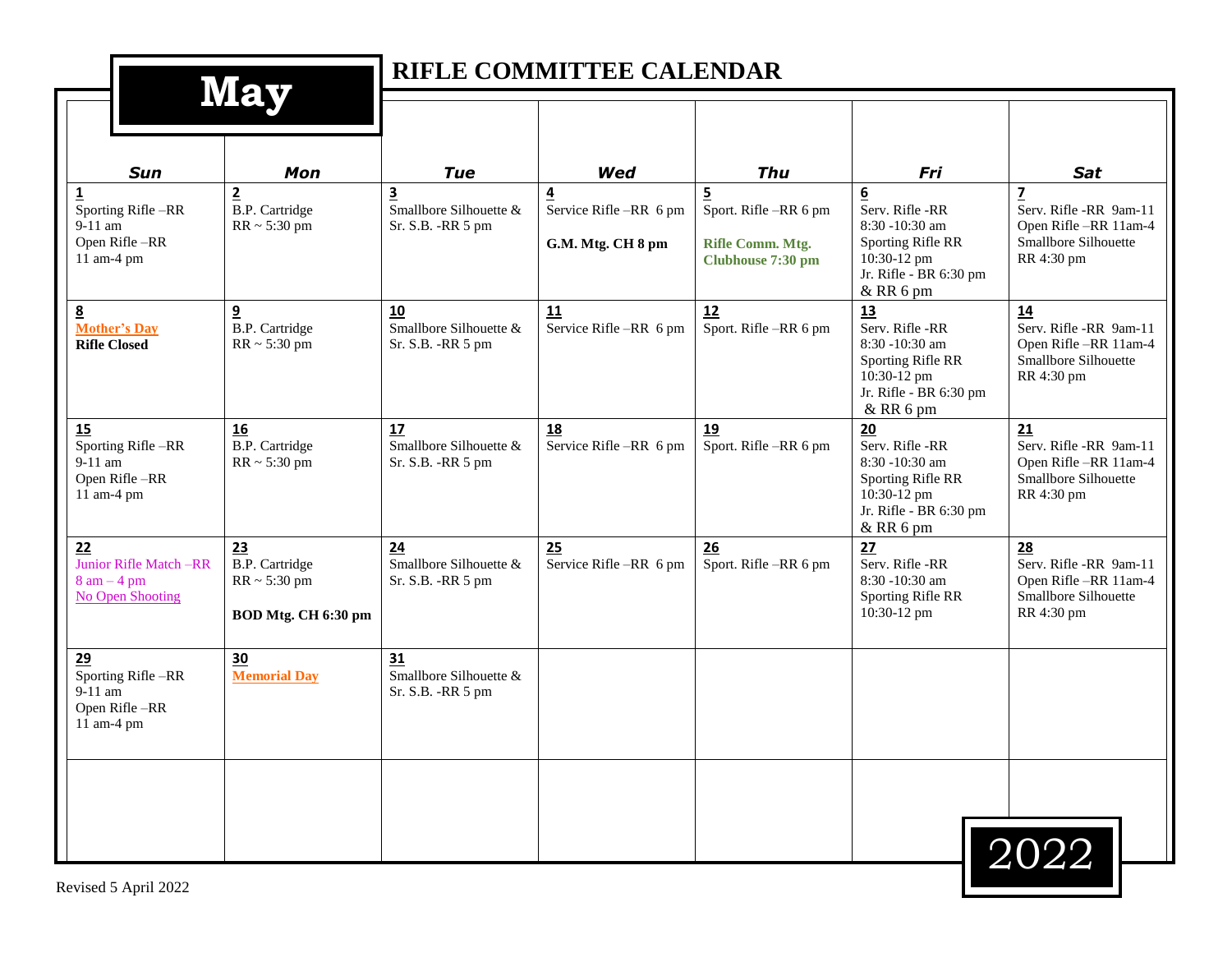| June                                                                                                                    |                                                                         |                                                    | RIFLE COMMITTEE CALENDAR                                                         |                                                                               |                                                                                                                            |                                                                                                                         |
|-------------------------------------------------------------------------------------------------------------------------|-------------------------------------------------------------------------|----------------------------------------------------|----------------------------------------------------------------------------------|-------------------------------------------------------------------------------|----------------------------------------------------------------------------------------------------------------------------|-------------------------------------------------------------------------------------------------------------------------|
|                                                                                                                         |                                                                         |                                                    |                                                                                  |                                                                               |                                                                                                                            |                                                                                                                         |
| <b>Sun</b>                                                                                                              | <b>Mon</b>                                                              | <b>Tue</b>                                         | Wed                                                                              | <b>Thu</b>                                                                    | Fri                                                                                                                        | <b>Sat</b>                                                                                                              |
|                                                                                                                         |                                                                         |                                                    | Service Rifle-RR 6 pm<br>G.M. Mtg. CH 8 pm                                       | $\mathbf{2}$<br>Sport. Rifle-RR 6 pm<br>Rifle Comm. Mtg.<br>Clubhouse 7:30 pm | $\overline{\mathbf{3}}$<br>Serv. Rifle -RR<br>8:30 -10:30 am<br>Sporting Rifle RR<br>10:30-12 pm<br>Jr. Rifle - BR 6:30 pm | $\overline{4}$<br><b>Smallbore Silhouette</b><br><b>State Championship</b><br><b>RR All Day</b><br><b>NO Open Rifle</b> |
| $\overline{5}$<br><b>Smallbore Silhouette</b><br><b>State Championship</b><br><b>RR All Day</b><br><b>NO Open Rifle</b> | $6 \overline{6}$<br><b>B.P.</b> Cartridge<br>$RR \sim 5:30$ pm          | 7<br>Smallbore Silhouette &<br>Sr. S.B. - RR 5 pm  | $\underline{8}$<br>Service Rifle-RR 6 pm                                         | 9<br>Sport. Rifle -RR 6 pm                                                    | 10<br>Serv. Rifle -RR<br>8:30 -10:30 am<br>Sporting Rifle RR<br>10:30-12 pm<br>Jr. Rifle - BR 6:30 pm                      | 11<br>Serv. Rifle -RR 9am-11<br>Open Rifle-RR 11am-4<br>Smallbore Silhouette<br>RR 4:30 pm                              |
| 12<br>Sporting Rifle-RR<br>9-11 am<br>Open Rifle-RR<br>11 am-2 pm<br>AR Class 2-5pm<br>(Tentative)                      | 13<br><b>B.P.</b> Cartridge<br>$RR \sim 5:30$ pm                        | 14<br>Smallbore Silhouette &<br>Sr. S.B. - RR 5 pm | 15<br>Service Rifle-RR 6 pm                                                      | 16<br>Sport. Rifle-RR 6 pm                                                    | 17<br>Serv. Rifle -RR<br>8:30 -10:30 am<br>Sporting Rifle RR<br>10:30-12 pm<br>Jr. Rifle - BR 6:30 pm                      | 18<br>Serv. Rifle -RR 9am-11<br>Open Rifle-RR 11am-4<br>Smallbore Silhouette<br>RR 4:30 pm                              |
| 19<br><b>Father's Day</b><br>Sporting Rifle-RR<br>9-11 am<br>Open Rifle-RR<br>11 am-4 pm                                | 20<br>B.P. Cartridge<br>$RR \sim 5:30$ pm                               | 21<br>Smallbore Silhouette &<br>Sr. S.B. - RR 5 pm | 22<br>Service Rifle-RR 6 pm                                                      | 23<br>Sport. Rifle-RR 6 pm                                                    | 24<br>Serv. Rifle -RR<br>8:30 -10:30 am<br>Sporting Rifle RR<br>10:30-12 pm<br>Jr. Rifle - BR 6:30 pm                      | 25<br>Serv. Rifle -RR 9am-11<br>Open Rifle-RR 11am-4<br>Smallbore Silhouette<br>RR 4:30 pm                              |
| 26<br>Sporting Rifle-RR<br>$9-11$ am<br>Open Rifle-RR<br>11 am-4 pm                                                     | 27<br><b>B.P.</b> Cartridge<br>$RR \sim 5:30$ pm<br>BOD Mtg. CH 6:30 pm | 28<br>Smallbore Silhouette &<br>Sr. S.B. - RR 5 pm | 29<br><b>FIREWORKS ~ No</b><br><b>Shooting after 5 pm</b><br>(Volunteers Needed) | 30<br>Sport. Rifle-RR 6 pm                                                    |                                                                                                                            |                                                                                                                         |
|                                                                                                                         |                                                                         |                                                    |                                                                                  |                                                                               |                                                                                                                            | 2022                                                                                                                    |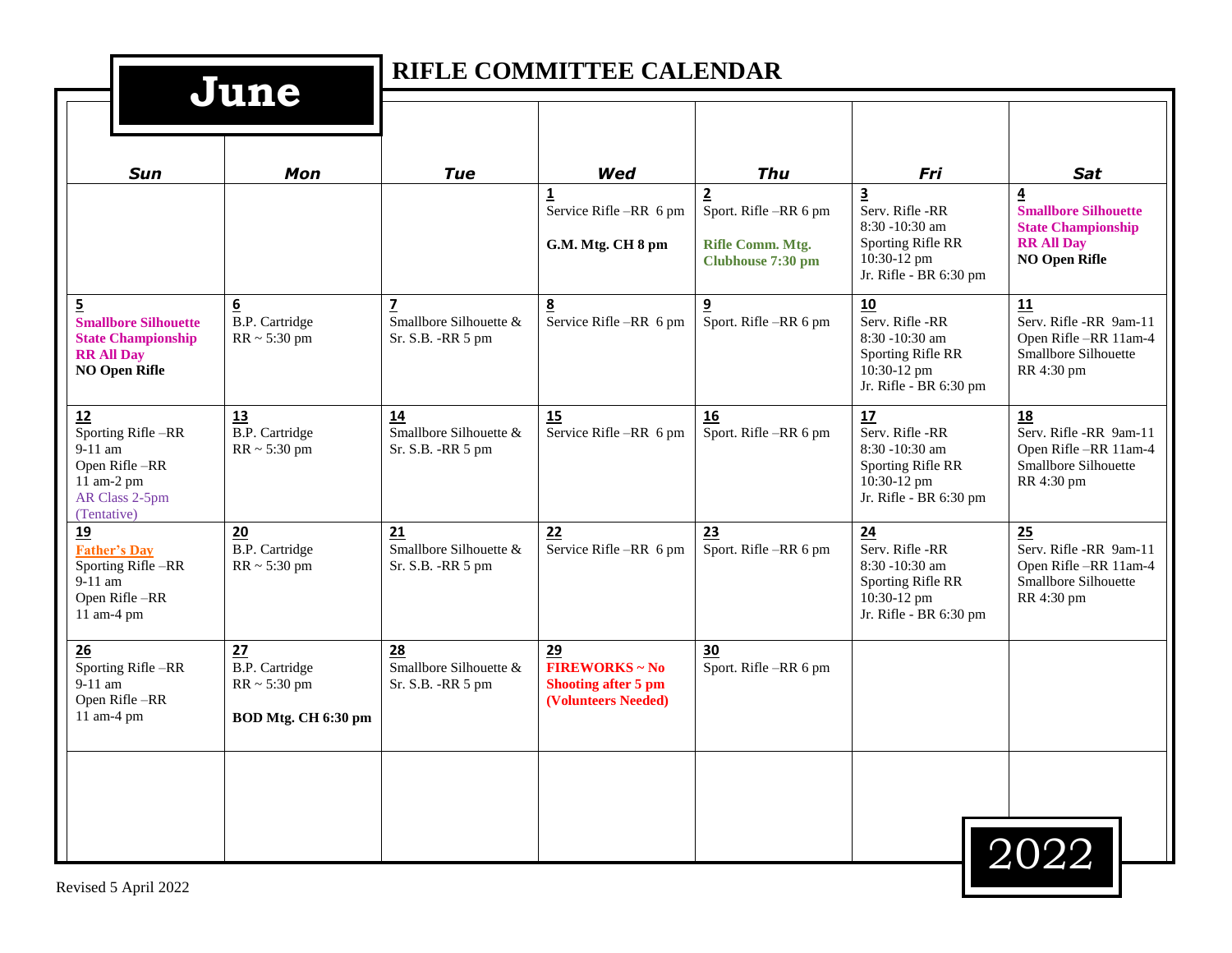|                                                                                                                        | July                                                                    |                                                                | RIFLE COMMITTEE CALENDAR                                      |                                                                                           |                                                                                                  |                                                                                                        |
|------------------------------------------------------------------------------------------------------------------------|-------------------------------------------------------------------------|----------------------------------------------------------------|---------------------------------------------------------------|-------------------------------------------------------------------------------------------|--------------------------------------------------------------------------------------------------|--------------------------------------------------------------------------------------------------------|
| <b>Sun</b>                                                                                                             | Mon                                                                     | <b>Tue</b>                                                     | Wed                                                           | Thu                                                                                       | Fri                                                                                              | Sat                                                                                                    |
|                                                                                                                        |                                                                         |                                                                |                                                               |                                                                                           | $\overline{\mathbf{1}}$<br>Serv. Rifle -RR<br>8:30 -10:30 am<br>Sporting Rifle RR<br>10:30-12 pm | $\overline{2}$<br>Serv. Rifle -RR 9am-11<br>Open Rifle-RR 11am-4<br>Smallbore Silhouette<br>RR 4:30 pm |
| $\overline{\mathbf{3}}$<br>Sporting Rifle-RR<br>9-11 am<br>Open Rifle-RR<br>11 am-4 pm                                 | $\overline{4}$<br><b>Independence Day</b>                               | $\overline{5}$<br>Smallbore Silhouette &<br>Sr. S.B. - RR 5 pm | $6\overline{6}$<br>Service Rifle-RR 6 pm<br>G.M. Mtg. CH 8 pm | $\overline{\mathbf{z}}$<br>Sport. Rifle -RR 6 pm<br>Rifle Comm. Mtg.<br>Clubhouse 7:30 pm | 8<br>Serv. Rifle -RR<br>8:30 -10:30 am<br>Sporting Rifle RR<br>10:30-12 pm                       | 9<br>Serv. Rifle -RR 9am-11<br>Open Rifle-RR 11am-4<br>Smallbore Silhouette<br>RR 4:30 pm              |
| 10<br>Sporting Rifle-RR<br>$9-11$ am<br>Open Rifle-RR<br>11 am-4 pm                                                    | 11<br><b>B.P.</b> Cartridge<br>$RR \sim 5:30$ pm                        | 12<br>Smallbore Silhouette &<br>Sr. S.B. - RR 5 pm             | 13<br>Service Rifle-RR 6 pm                                   | 14<br>Sport. Rifle-RR 6 pm                                                                | 15<br>Serv. Rifle -RR<br>8:30 -10:30 am<br>Sporting Rifle RR<br>10:30-12 pm                      | 16<br>Serv. Rifle -RR 9am-11<br>Open Rifle-RR 11am-4<br>Smallbore Silhouette<br>RR 4:30 pm             |
| 17<br>Sporting Rifle-RR<br>9-11 am<br><b>Modern Military Rifle</b><br>Match 12-4 pm RR<br><b>NO Open Rifle</b>         | <b>18</b><br>B.P. Cartridge<br>$RR \sim 5:30$ pm                        | 19<br>Smallbore Silhouette &<br>Sr. S.B. - RR 5 pm             | 20<br>Service Rifle -RR 6 pm                                  | 21<br>Sport. Rifle-RR 6 pm                                                                | 22<br>Serv. Rifle -RR<br>8:30 -10:30 am<br>Sporting Rifle RR<br>10:30-12 pm                      | 23<br>Serv. Rifle -RR 9am-11<br>Open Rifle-RR 11am-4<br>Smallbore Silhouette<br>RR 4:30 pm             |
| 24<br>Sporting Rifle-RR<br>$9-11$ am<br>Open Rifle-RR<br>11 am-4 pm<br><b>Camp Perry CMP</b><br><b>Rimfire Sporter</b> | 25<br><b>B.P.</b> Cartridge<br>$RR \sim 5:30$ pm<br>BOD Mtg. CH 6:30 pm | 26<br>Smallbore Silhouette &<br>Sr. S.B. - RR 5 pm             | 27<br>Service Rifle-RR 6 pm                                   | 28<br>Sport. Rifle-RR 6 pm                                                                | 29<br>Serv. Rifle -RR<br>8:30 -10:30 am<br>Sporting Rifle RR<br>10:30-12 pm                      | 30<br>Serv. Rifle -RR 9am-11<br>Open Rifle-RR 11am-4<br>Smallbore Silhouette<br>RR 4:30 pm             |
| 31<br>Sporting Rifle-RR<br>$9-11$ am<br>Open Rifle-RR<br>11 am-4 pm                                                    |                                                                         |                                                                |                                                               |                                                                                           |                                                                                                  | 2022                                                                                                   |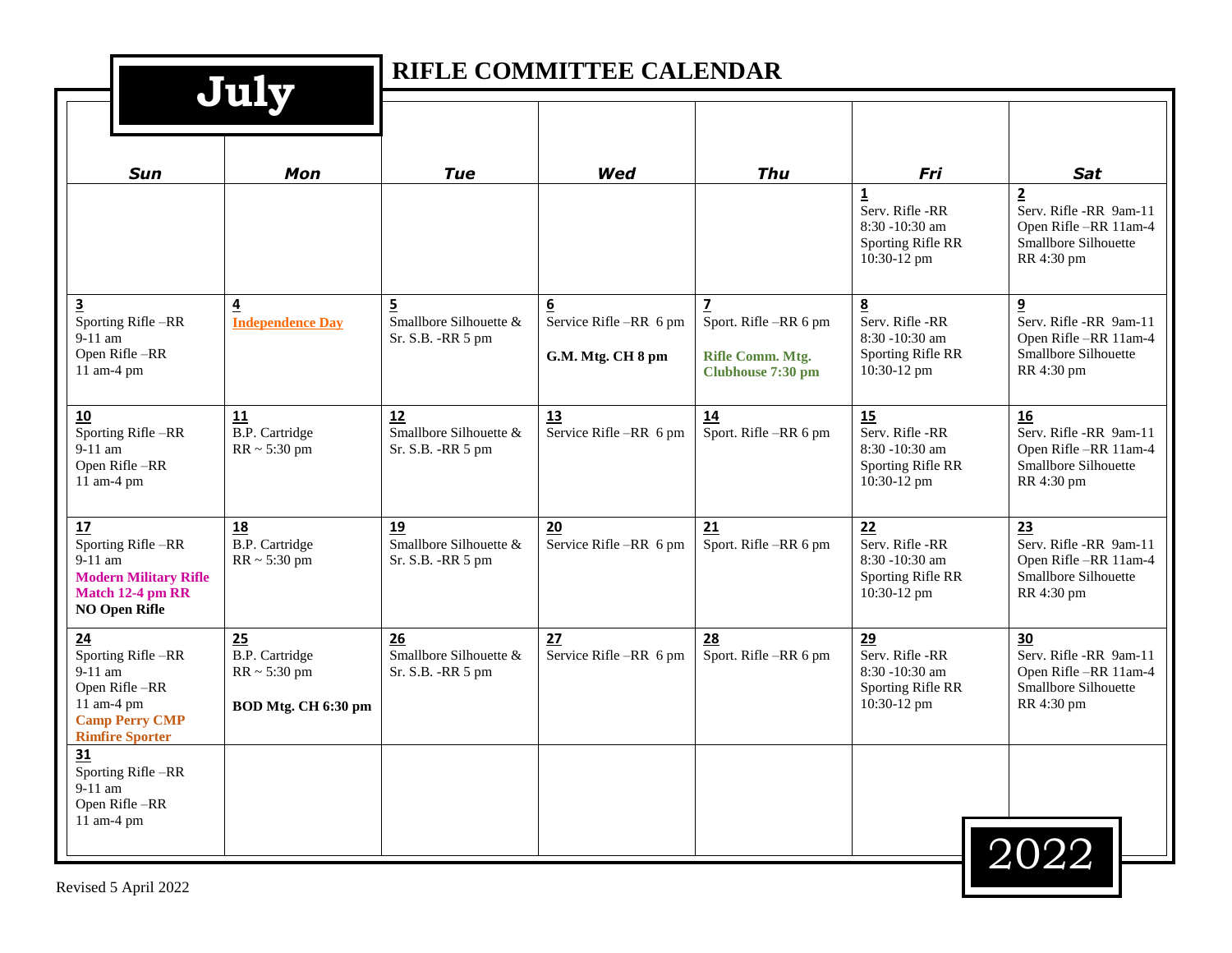| L<br>H | <u>і І</u> |  |  |
|--------|------------|--|--|
|        |            |  |  |
|        |            |  |  |

## **RIFLE COMMITTEE CALENDAR**

|                                                                                                                                                                         | <b>THE CHOC</b>                                                                                   |                                                                |                                                                        |                                                                    |                                                                                                                                              |                                                                                                                                                   |
|-------------------------------------------------------------------------------------------------------------------------------------------------------------------------|---------------------------------------------------------------------------------------------------|----------------------------------------------------------------|------------------------------------------------------------------------|--------------------------------------------------------------------|----------------------------------------------------------------------------------------------------------------------------------------------|---------------------------------------------------------------------------------------------------------------------------------------------------|
| <b>Sun</b>                                                                                                                                                              | Mon                                                                                               | <b>Tue</b>                                                     | Wed                                                                    | <b>Thu</b>                                                         | Fri                                                                                                                                          | <b>Sat</b>                                                                                                                                        |
|                                                                                                                                                                         | $\overline{\mathbf{1}}$<br><b>B.P.</b> Cartridge<br>$RR \sim 5:30$ pm                             | $\overline{2}$<br>Smallbore Silhouette &<br>Sr. S.B. - RR 5 pm | $\overline{\mathbf{3}}$<br>Service Rifle -RR 6 pm<br>G.M. Mtg. CH 8 pm | 4<br>Sport. Rifle-RR 6 pm<br>Rifle Comm. Mtg.<br>Clubhouse 7:30 pm | $\overline{5}$<br>Serv. Rifle -RR<br>$8:30 - 10:30$ am<br>Sporting Rifle RR<br>10:30-12 pm<br><b>CMP Garand/Vintage</b><br><b>Camp Perry</b> | $\bf 6$<br>Serv. Rifle -RR 9am-11<br>Open Rifle-RR 11am-4<br>Smallbore Silhouette<br>RR 4:30 pm<br><b>CMP Garand/Vintage</b><br><b>Camp Perry</b> |
| $\overline{z}$<br>Sporting Rifle-RR<br>9-11 am<br><b>CMP Garand/Vintage</b><br><b>Camp Perry</b>                                                                        | 8<br><b>B.P.</b> Cartridge<br>$RR \sim 5:30$ pm<br><b>CMP Vintage Sniper</b><br><b>Camp Perry</b> | 9<br>Smallbore Silhouette &<br>Sr. S.B. - RR 5 pm              | 10<br>Service Rifle -RR 6 pm                                           | 11<br>Sport. Rifle-RR 6 pm                                         | 12<br>Serv. Rifle -RR<br>$8:30 - 10:30$ am<br>Sporting Rifle RR<br>10:30-12 pm                                                               | 13<br>Serv. Rifle -RR 9am-11<br>Open Rifle-RR 11am-4<br>Smallbore Silhouette<br>RR 4:30 pm                                                        |
| 14<br>Sporting Rifle-RR<br>$9-11$ am<br><b>M1 Carbine Match</b><br>$12 \text{ pm} \sim \text{Vintage}$<br><b>Military Rifle Match</b><br>3pm RR<br><b>NO Open Rifle</b> | 15<br><b>B.P.</b> Cartridge<br>$RR \sim 5:30$ pm                                                  | 16<br>Smallbore Silhouette &<br>Sr. S.B. - RR 5 pm             | 17<br>Service Rifle -RR 6 pm                                           | 18<br>Sport. Rifle -RR 6 pm                                        | 19<br>Serv. Rifle -RR<br>8:30 -10:30 am<br>Sporting Rifle RR<br>10:30-12 pm                                                                  | 20<br>Serv. Rifle -RR 9am-11<br>Open Rifle-RR 11am-4<br>Smallbore Silhouette<br>RR 4:30 pm                                                        |
| 21<br>Sporting Rifle-RR<br>9-11 am<br>Open Rifle-RR<br>11 am-4 pm                                                                                                       | 22<br><b>B.P.</b> Cartridge<br>$RR \sim 5:30$ pm<br>BOD Mtg. CH 6:30 pm                           | 23<br>Smallbore Silhouette &<br>Sr. S.B. -RR 5 pm              | 24<br>Service Rifle -RR 6 pm                                           | 25<br>Sport. Rifle-RR 6 pm                                         | 26<br>Serv. Rifle -RR<br>8:30 -10:30 am<br>Sporting Rifle RR<br>10:30-12 pm                                                                  | 27<br>Serv. Rifle -RR 9am-11<br>Open Rifle-RR 11am-4<br>Smallbore Silhouette<br>RR 4:30 pm                                                        |
| 28<br>Sporting Rifle-RR<br>$9-11$ am<br>Open Rifle-RR<br>11 am-4 pm                                                                                                     | 29<br><b>B.P.</b> Cartridge<br>$RR \sim 5:30$ pm                                                  | 30<br>Smallbore Silhouette &<br>Sr. S.B. - RR 5 pm             | 31<br>Service Rifle-RR 6 pm                                            |                                                                    |                                                                                                                                              |                                                                                                                                                   |
|                                                                                                                                                                         |                                                                                                   |                                                                |                                                                        |                                                                    |                                                                                                                                              | 2022                                                                                                                                              |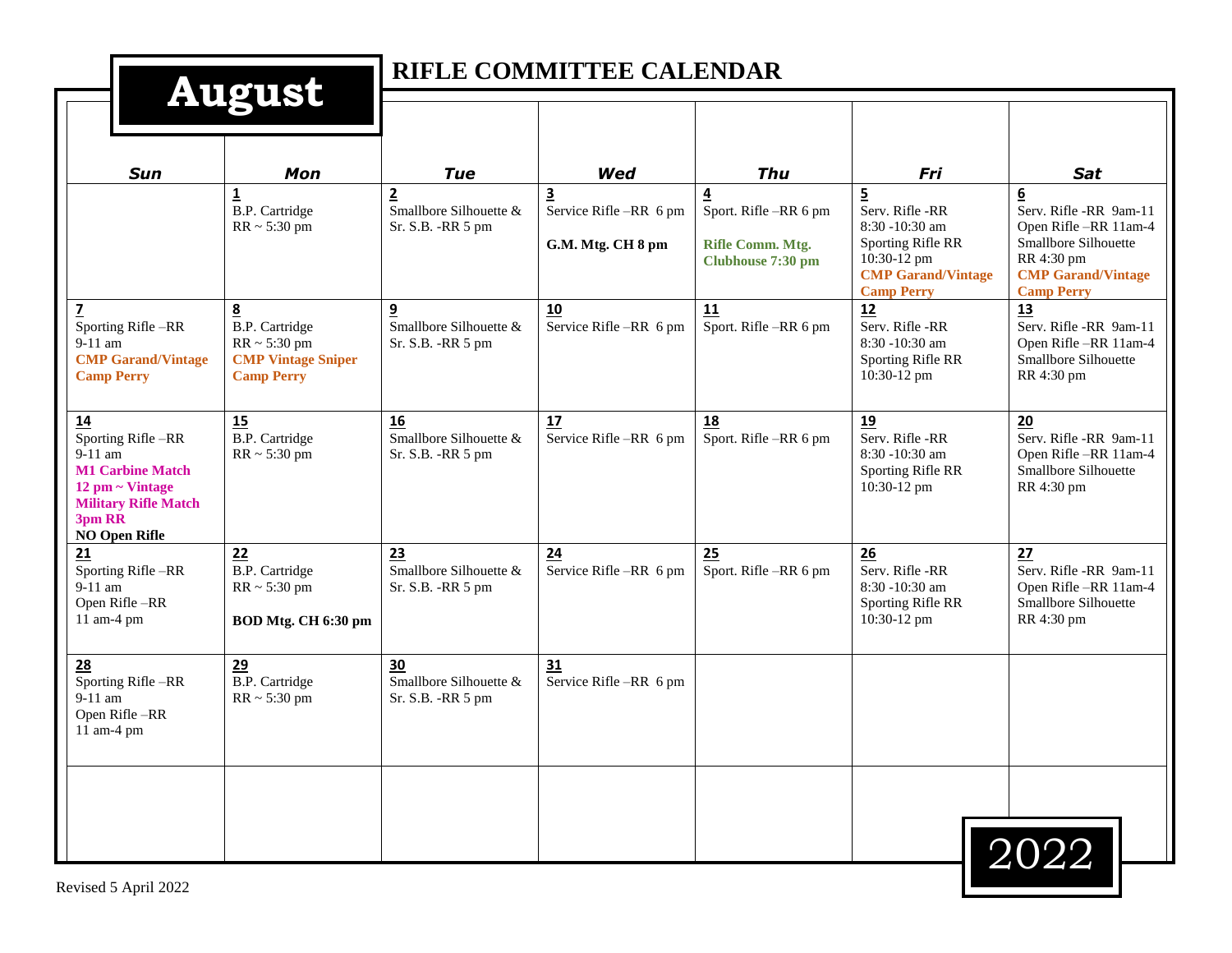## **RIFLE COMMITTEE CALENDAR**

|                                                                                                                                           | $\sim$ $\sim$                                                           |                                                                  |                                                                                       |                                                                     |                                                                                                       |                                                                                                                                                  |
|-------------------------------------------------------------------------------------------------------------------------------------------|-------------------------------------------------------------------------|------------------------------------------------------------------|---------------------------------------------------------------------------------------|---------------------------------------------------------------------|-------------------------------------------------------------------------------------------------------|--------------------------------------------------------------------------------------------------------------------------------------------------|
| <b>Sun</b>                                                                                                                                | Mon                                                                     | <b>Tue</b>                                                       | Wed                                                                                   | <b>Thu</b>                                                          | Fri                                                                                                   | <b>Sat</b>                                                                                                                                       |
|                                                                                                                                           |                                                                         |                                                                  |                                                                                       | $\overline{\mathbf{1}}$<br>Sport. Rifle -RR 6 pm                    | $\overline{2}$<br>Serv. Rifle -RR<br>8:30 -10:30 am<br>Sporting Rifle RR<br>10:30-12 pm               | 3<br>Serv. Rifle -RR 9am-11<br>Open Rifle-RR 11am-4<br>Smallbore Silhouette<br>RR 4:30 pm                                                        |
| $\overline{\mathbf{4}}$<br>Sporting Rifle-RR<br>9-11 am<br>Open Rifle-RR<br>11 am-4 pm                                                    | 5<br><b>Labor Day</b>                                                   | $6 \overline{6}$<br>Smallbore Silhouette &<br>Sr. S.B. - RR 5 pm | $\overline{\mathbf{z}}$<br>Service Rifle-RR<br>$5:30 \text{ pm}$<br>G.M. Mtg. CH 8 pm | 8<br>Sport. Rifle -RR 6 pm<br>Rifle Comm. Mtg.<br>Clubhouse 7:30 pm | 9<br>Serv. Rifle -RR<br>8:30 -10:30 am<br>Sporting Rifle RR<br>10:30-12 pm<br>Jr. Rifle - BR 7:30 pm  | 10<br>Serv. Rifle -RR 9am-11<br>Open Rifle -RR 11am-4<br>Smallbore Silhouette<br>RR 4:30 pm                                                      |
| 11<br>Sporting Rifle-RR<br>$9-11$ am<br>Open Rifle-RR<br>11 am-4 pm                                                                       | 12<br><b>B.P.</b> Cartridge<br>$RR \sim 5:30$ pm                        | 13<br>Smallbore Silhouette &<br>Sr. S.B. - RR 5 pm               | 14<br>Service Rifle-RR<br>5:30 pm                                                     | 15<br>Sport. Rifle -RR 6 pm                                         | 16<br>Serv. Rifle -RR<br>8:30 -10:30 am<br>Sporting Rifle RR<br>10:30-12 pm<br>Jr. Rifle - BR 7:30 pm | 17<br>Serv. Rifle -RR 9am-11<br>Open Rifle-RR 11am-4<br>Smallbore Silhouette<br>RR 4:30 pm<br><b>Hunter Education</b><br>Class BR $\sim$ 8am-4pm |
| 18<br>Sporting Rifle-RR<br>$9-11$ am<br>M1 Match 12-4 pm RR<br><b>NO Open Rifle</b><br><b>Hunter Education</b><br>Class BR $\sim$ 8am-4pm | 19<br>B.P. Cartridge<br>$RR \sim 5:30$ pm                               | 20<br>Smallbore Silhouette &<br>$Sr. S.B. -RR 5 pm$              | 21<br>Service Rifle-RR<br>$5:30 \text{ pm}$                                           | 22<br>Sport. Rifle -RR 6 pm                                         | 23<br>Serv. Rifle -RR<br>8:30 -10:30 am<br>Sporting Rifle RR<br>10:30-12 pm<br>Jr. Rifle - BR 7:30 pm | 24<br>Serv. Rifle -RR 9am-11<br>Open Rifle-RR 11am-4<br>Smallbore Silhouette<br>RR 4:30 pm                                                       |
| 25<br>Sporting Rifle-RR<br>$9-11$ am<br>Open Rifle-RR<br>11 am-4 pm                                                                       | 26<br><b>B.P.</b> Cartridge<br>$RR \sim 5:30$ pm<br>BOD Mtg. CH 6:30 pm | 27<br>Smallbore Silhouette &<br>Sr. S.B. - RR 5 pm               | 28<br>Service Rifle-RR<br>5:30 pm                                                     | 29<br>Sport. Rifle-RR 6 pm                                          | 30<br>Serv. Rifle -RR<br>8:30 -10:30 am<br>Sporting Rifle RR<br>10:30-12 pm<br>Jr. Rifle - BR 7:30 pm |                                                                                                                                                  |
|                                                                                                                                           |                                                                         |                                                                  |                                                                                       |                                                                     |                                                                                                       | 2022                                                                                                                                             |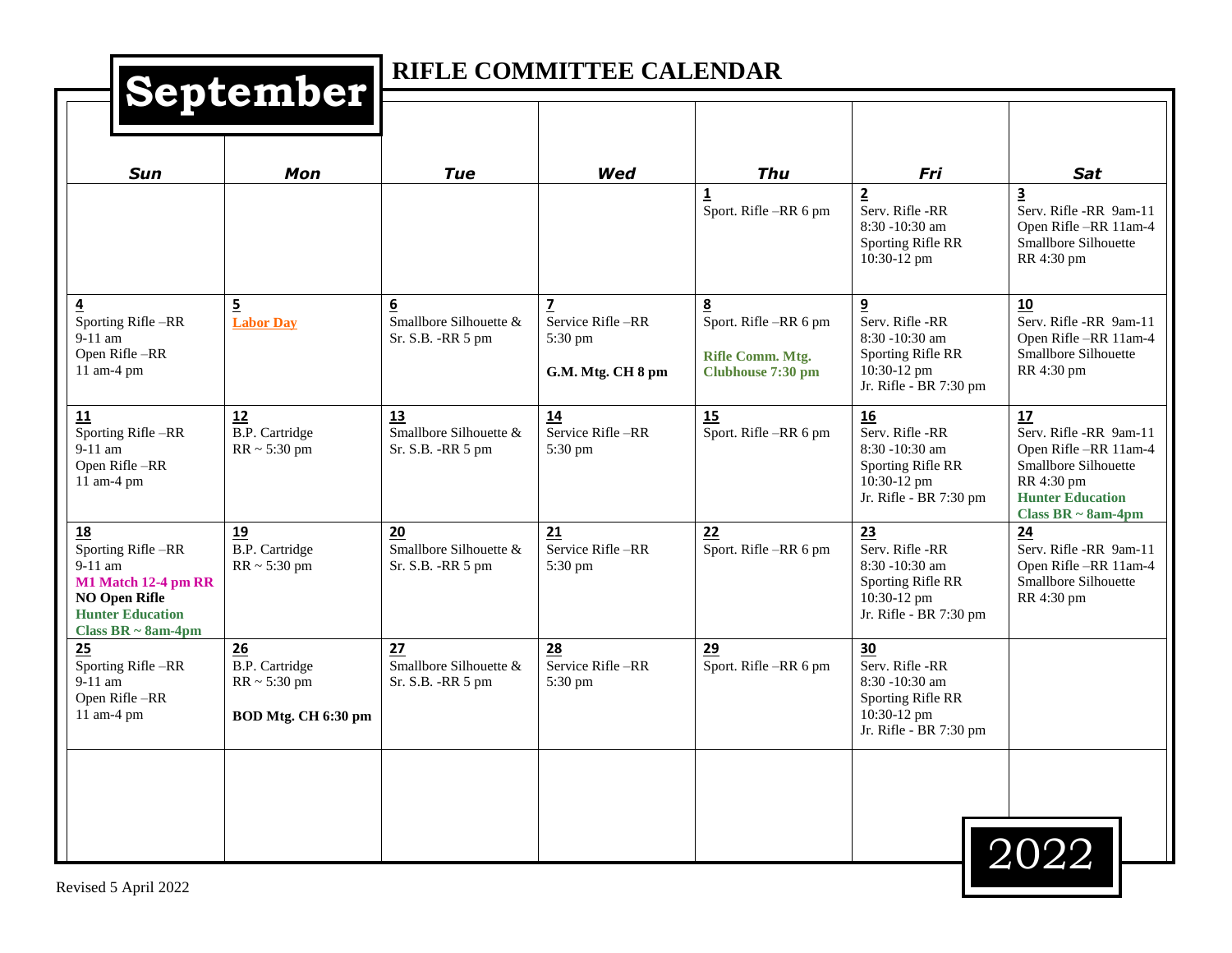|                                                                 | October                   |                | RIFLE COMMITTEE CALENDAR            |                                            |                                                                      |                                                  |
|-----------------------------------------------------------------|---------------------------|----------------|-------------------------------------|--------------------------------------------|----------------------------------------------------------------------|--------------------------------------------------|
| Sun                                                             | Mon                       | <b>Tue</b>     | <b>Wed</b>                          | <b>Thu</b>                                 | Fri                                                                  | Sat                                              |
|                                                                 |                           |                |                                     |                                            |                                                                      | 1<br><b>Open Rifle Sight-in</b><br>RR 10 am-4 pm |
| $\overline{2}$<br>Open Rifle Sight-in<br>RR 10 am-4 pm          | $\overline{\mathbf{3}}$   | $\overline{4}$ | $\overline{5}$<br>G.M. Mtg. CH 8 pm | 6<br>Rifle Comm. Mtg.<br>Clubhouse 7:30 pm | z<br>Open Rifle Sight-in<br>RR 12 pm-4 pm<br>Jr. Rifle - BR 7:30 pm  | 8<br><b>Open Rifle Sight-in</b><br>RR 10 am-4 pm |
| $\overline{\mathbf{9}}$<br>Open Rifle Sight-in<br>RR 10 am-4 pm | 10                        | 11             | 12                                  | 13                                         | 14<br>Open Rifle Sight-in<br>RR 12 pm-4 pm<br>Jr. Rifle - BR 7:30 pm | 15<br>Open Rifle Sight-in<br>RR 10 am-4 pm       |
| <b>16</b><br>Open Rifle Sight-in<br>RR 10 am-4 pm               | 17                        | <b>18</b>      | <u>19</u>                           | 20                                         | 21<br>Open Rifle Sight-in<br>RR 12 pm-4 pm<br>Jr. Rifle - BR 7:30 pm | 22<br>Open Rifle Sight-in<br>RR 10 am-4 pm       |
| 23<br>Open Rifle Sight-in<br>RR 10 am-4 pm                      | 24<br>BOD Mtg. CH 6:30 pm | 25             | 26                                  | 27                                         | 28<br>Open Rifle Sight-in<br>RR 12 pm-4 pm<br>Jr. Rifle - BR 7:30 pm | 29<br>Open Rifle Sight-in<br>RR 10 am-4 pm       |
| $\frac{30}{2}$<br>Open Rifle Sight-in<br>RR 10 am-4 pm          | 31                        |                |                                     |                                            |                                                                      | 2022                                             |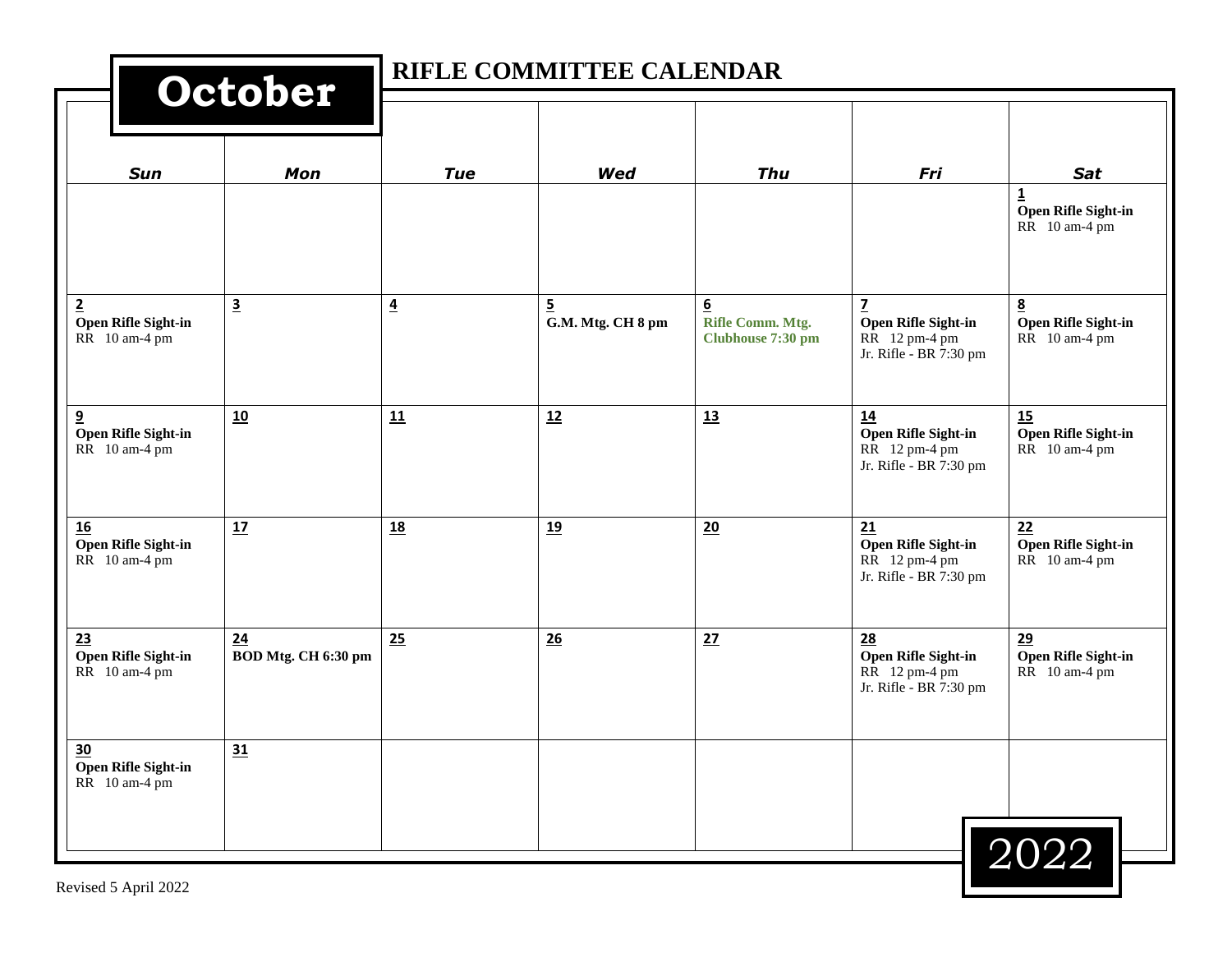| November                                                 |                                                      | RIFLE COMMITTEE CALENDAR                                         |                                                        |                                                                                                                 |                                                                                                    |                                                               |  |  |
|----------------------------------------------------------|------------------------------------------------------|------------------------------------------------------------------|--------------------------------------------------------|-----------------------------------------------------------------------------------------------------------------|----------------------------------------------------------------------------------------------------|---------------------------------------------------------------|--|--|
| <b>Sun</b>                                               | Mon                                                  | <b>Tue</b>                                                       | <b>Wed</b>                                             | <b>Thu</b>                                                                                                      | Fri                                                                                                | Sat                                                           |  |  |
|                                                          |                                                      | $\overline{1}$                                                   | $\overline{2}$<br>G.M. Mtg. CH 8 pm                    | $\overline{\mathbf{3}}$<br><b>Open Rifle Sight-in</b><br>RR 12 pm-4 pm<br>Rifle Comm. Mtg.<br>Clubhouse 7:30 pm | $\overline{4}$<br><b>Open Rifle Sight-in</b><br>RR 12 pm-4 pm<br>Jr. Rifle - BR 7:30 pm            | $\overline{5}$<br><b>Open Rifle Sight-in</b><br>RR 10 am-4 pm |  |  |
| 6<br><b>Open Rifle Sight-in</b><br>RR 10 am-4 pm         | $\mathbf{Z}$<br>Open Rifle Sight-in<br>RR 12 pm-4 pm | $\underline{8}$                                                  | 9                                                      | 10<br>Open Rifle Sight-in<br>RR 12 pm-4 pm                                                                      | 11<br><b>Veterans Day</b><br><b>Open Rifle Sight-in</b><br>RR 12 pm-4 pm<br>Jr. Rifle - BR 7:30 pm | 12<br>Open Rifle Sight-in<br>RR 10 am-4 pm                    |  |  |
| 13<br>Open Rifle Sight-in<br>RR 10 am-4 pm               | 14<br>Open Rifle Sight-in<br>RR 12 pm-4 pm           | 15                                                               | 16                                                     | 17                                                                                                              | 18<br>Jr. Rifle - BR 7:30 pm                                                                       | 19<br>Open Rifle Sight-in<br>RR 10 am-4 pm                    |  |  |
| 20<br>Open Rifle Sight-in<br>RR 10 am-4 pm               | 21                                                   | 22                                                               | 23<br><b>Open Rifle Sight-in</b><br>(BP) RR 12 pm-4 pm | 24<br><b>Thanksgiving</b>                                                                                       | 25<br><b>Open Rifle Sight-in</b><br>(BP) RR 12 pm-4 pm                                             | 26<br>Open Rifle Sight-in<br>(BP) RR 10 am-4 pm               |  |  |
| 27<br><b>Open Rifle Sight-in</b><br>$(BP) RR$ 10 am-4 pm | 28<br>BOD Mtg. CH 6:30 pm                            | 29<br><b>Toys for Tots</b><br><b>Turkey Shoot-BR</b><br>$6-8$ pm | 30                                                     |                                                                                                                 |                                                                                                    |                                                               |  |  |
|                                                          |                                                      |                                                                  |                                                        |                                                                                                                 |                                                                                                    | 2022                                                          |  |  |